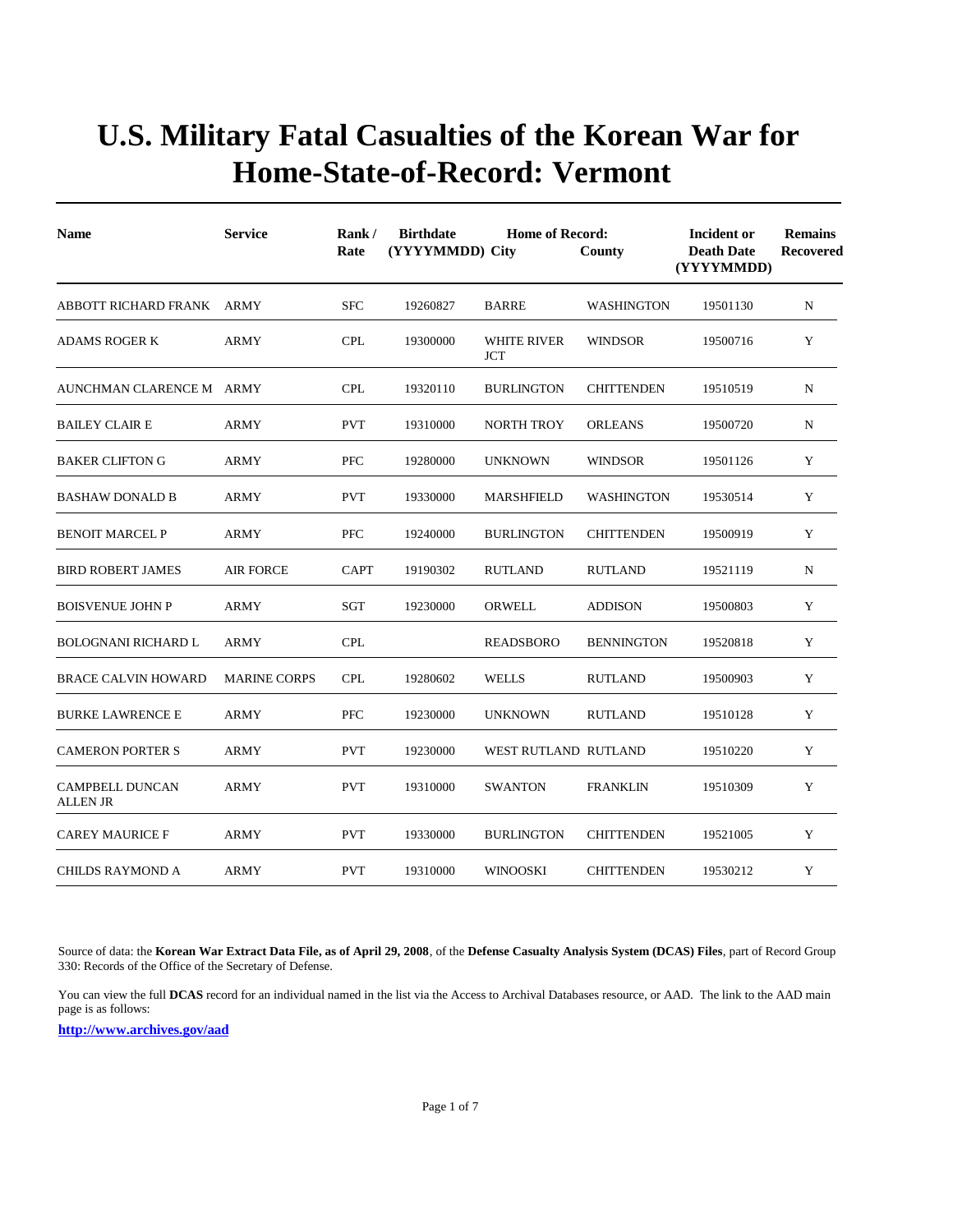| <b>Name</b>                           | <b>Service</b>   | Rank/<br>Rate | <b>Birthdate</b><br>(YYYYMMDD) City | <b>Home of Record:</b>        | County            | Incident or<br><b>Death Date</b><br>(YYYYMMDD) | <b>Remains</b><br><b>Recovered</b> |
|---------------------------------------|------------------|---------------|-------------------------------------|-------------------------------|-------------------|------------------------------------------------|------------------------------------|
| <b>CHURCH MERLE E</b>                 | <b>ARMY</b>      | <b>PFC</b>    | 19300000                            | <b>ST ALBANS</b>              | <b>FRANKLIN</b>   | 19500920                                       | Y                                  |
| <b>COLEMAN RICHARD F</b>              | <b>ARMY</b>      | <b>CPL</b>    | 19300000                            | <b>UNKNOWN</b>                | <b>RUTLAND</b>    | 19500912                                       | Y                                  |
| <b>COUILLARD PAUL R</b>               | ARMY             | <b>PFC</b>    | 19320000                            | WINOOSKI                      | <b>CHITTENDEN</b> | 19501128                                       | N                                  |
| <b>CRAM EARL H</b>                    | ARMY             | <b>PVT</b>    | 19270000                            | <b>SALISBURY</b>              | <b>ADDISON</b>    | 19501012                                       | Y                                  |
| DEPONTI SALVATORE                     | <b>ARMY</b>      | <b>CPL</b>    | 19300000                            | <b>BURLINGTON</b>             | <b>CHITTENDEN</b> | 19500902                                       | Y                                  |
| <b>DESAUTELS RICHARD G</b>            | <b>ARMY</b>      | <b>CPL</b>    | 19320000                            | <b>SHOREHAM</b>               | <b>ADDISON</b>    | 19501201                                       | N                                  |
| <b>DILLON GEORGE A</b>                | <b>ARMY</b>      | <b>PFC</b>    | 19320000                            | <b>WINOOSKI</b>               | <b>CHITTENDEN</b> | 19500920                                       | Y                                  |
| <b>DROWN HAROLD E</b>                 | ARMY             | PFC           | 19260000                            | <b>SUTTON</b>                 | <b>CALEDONIA</b>  | 19500720                                       | N                                  |
| <b>ESCOTT FRANCIS</b><br>WILLIAM      | <b>AIR FORCE</b> | 1STLT         | 19241210                            | <b>MONTPELIER</b>             | WASHINGTON        | 19510616                                       | Y                                  |
| <b>FLEMING RONALD R</b>               | <b>ARMY</b>      | <b>PVT</b>    | 19310000                            | <b>BURLINGTON</b>             | <b>CHITTENDEN</b> | 19501130                                       | N                                  |
| <b>FONDRY GERALD E</b>                | ARMY             | <b>MSG</b>    | 19290000                            | <b>BURLINGTON</b>             | <b>CHITTENDEN</b> | 19520711                                       | Y                                  |
| <b>FORMICA CONRAD F</b>               | <b>ARMY</b>      | <b>CPL</b>    | 19320000                            | <b>WINOOSKI</b>               | <b>CHITTENDEN</b> | 19510831                                       | Y                                  |
| <b>FOSTER LARRY F</b>                 | <b>ARMY</b>      | <b>PVT</b>    | 19290000                            | <b>HYDE PARK</b>              | <b>LAMOILLE</b>   | 19510211                                       | Y                                  |
| <b>GALLANT HERMAN</b><br><b>DAVID</b> | <b>ARMY</b>      | PFC           | 19310000                            | <b>HARDWICK</b>               | <b>CALEDONIA</b>  | 19510519                                       | Y                                  |
| <b>GARDNER FREDERICK G</b>            | <b>ARMY</b>      | <b>PFC</b>    | 19300000                            | <b>NORTH</b><br><b>POWNAL</b> | <b>BENNINGTON</b> | 19510425                                       | Y                                  |
| <b>GARDNER LAWRENCE N</b>             | <b>ARMY</b>      | <b>CPL</b>    | 19280000                            | WINOOSKI                      | <b>CHITTENDEN</b> | 19510328                                       | Y                                  |

Source of data: the **Korean War Extract Data File, as of April 29, 2008**, of the **Defense Casualty Analysis System (DCAS) Files**, part of Record Group 330: Records of the Office of the Secretary of Defense.

You can view the full **DCAS** record for an individual named in the list via the Access to Archival Databases resource, or AAD. The link to the AAD main page is as follows: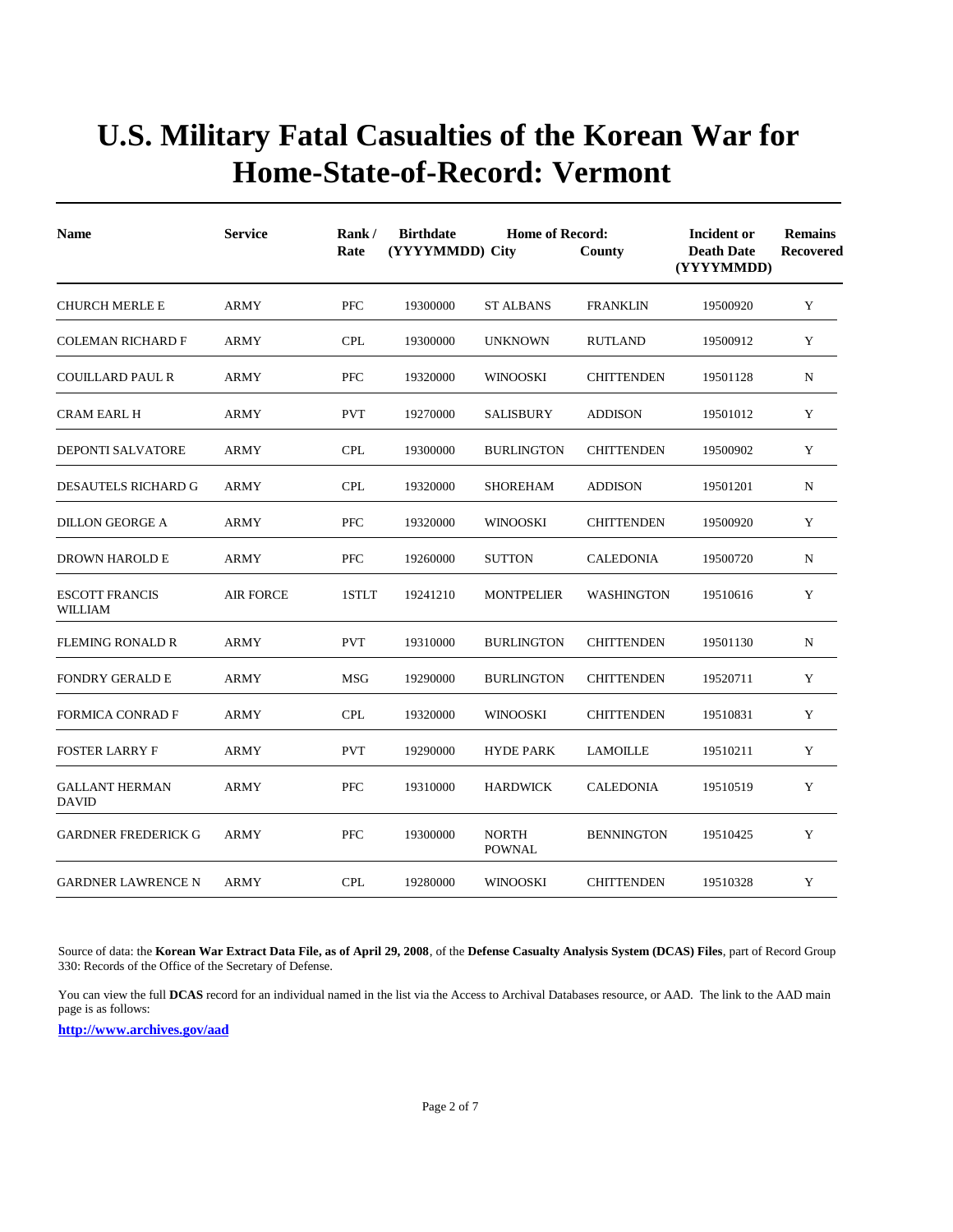| <b>Name</b>                              | <b>Service</b>      | Rank/<br>Rate | <b>Birthdate</b><br>(YYYYMMDD) City | <b>Home of Record:</b>            | County            | Incident or<br><b>Death Date</b><br>(YYYYMMDD) | <b>Remains</b><br><b>Recovered</b> |
|------------------------------------------|---------------------|---------------|-------------------------------------|-----------------------------------|-------------------|------------------------------------------------|------------------------------------|
| <b>GARDNER MAURICE P</b>                 | <b>ARMY</b>         | <b>PFC</b>    | 19320000                            | <b>SWANTON</b>                    | <b>FRANKLIN</b>   | 19501130                                       | N                                  |
| <b>GATES DONALD L</b>                    | <b>ARMY</b>         | <b>CPL</b>    | 19300000                            | <b>HARDWICK</b>                   | <b>CALEDONIA</b>  | 19521019                                       | Y                                  |
| <b>GIROUX FREDERICK J</b>                | <b>ARMY</b>         | 1LT           | 19160000                            | <b>BRATTLEBORO</b>                | <b>WINDHAM</b>    | 19501102                                       | Y                                  |
| <b>GOLDBERG BAILEY H</b>                 | <b>ARMY</b>         | 1LT           | 19280000                            | <b>BURLINGTON</b>                 | <b>CHITTENDEN</b> | 19521015                                       | Y                                  |
| <b>HALL STANLEY F</b>                    | <b>ARMY</b>         | <b>CPL</b>    | 19280000                            | <b>EAST DOVER</b>                 | <b>WINDHAM</b>    | 19520614                                       | Y                                  |
| <b>HAMELIN MARVING</b>                   | <b>ARMY</b>         | <b>PFC</b>    | 19300000                            | <b>NORTH TROY</b>                 | <b>ORLEANS</b>    | 19501127                                       | $\mathbf N$                        |
| <b>HAMLIN ROBERT J</b>                   | <b>ARMY</b>         | <b>SFC</b>    | 19310000                            | <b>BURLINGTON</b>                 | <b>CHITTENDEN</b> | 19501120                                       | Y                                  |
| <b>HAZLETT CHARLES W</b>                 | ARMY                | SGT           | 19290000                            | <b>BARRE</b>                      | <b>WASHINGTON</b> | 19520919                                       | Y                                  |
| <b>IZOR PAUL</b>                         | ARMY                | <b>PFC</b>    | 19340000                            | WATERBURY                         | WASHINGTON        | 19530616                                       | Y                                  |
| <b>JENNINGS DAVID B</b>                  | <b>ARMY</b>         | 1LT           | 19290000                            | <b>BURLINGTON</b>                 | <b>CHITTENDEN</b> | 19521208                                       | Y                                  |
| <b>KEITH LESTER R</b>                    | <b>ARMY</b>         | <b>PVT</b>    |                                     | <b>MORRISVILLE</b>                | <b>LAMOILLE</b>   | 19510212                                       | Y                                  |
| <b>KING VERNON ROBERTS</b>               | <b>ARMY</b>         | <b>PVT</b>    | 19250000                            | <b>MANCHESTER</b><br><b>DEPOT</b> | <b>BENNINGTON</b> | 19510107                                       | N                                  |
| <b>KINNEY FRANK E</b>                    | ARMY                | <b>PVT</b>    | 19290000                            | <b>NORTH</b><br><b>BENNINGTON</b> | <b>BENNINGTON</b> | 19511106                                       | Y                                  |
| LANCTOT JEAN A                           | <b>ARMY</b>         | <b>PFC</b>    | 19310000                            | <b>BEECHER</b><br><b>FALLS</b>    | <b>ESSEX</b>      | 19510228                                       | Y                                  |
| <b>LAROCHELLE WILFRED</b><br><b>OLIN</b> | <b>MARINE CORPS</b> | <b>SSGT</b>   | 19240311                            | <b>ESSEX</b><br><b>JUNCTION</b>   | <b>CHITTENDEN</b> | 19530327                                       | Y                                  |

Source of data: the **Korean War Extract Data File, as of April 29, 2008**, of the **Defense Casualty Analysis System (DCAS) Files**, part of Record Group 330: Records of the Office of the Secretary of Defense.

You can view the full **DCAS** record for an individual named in the list via the Access to Archival Databases resource, or AAD. The link to the AAD main page is as follows: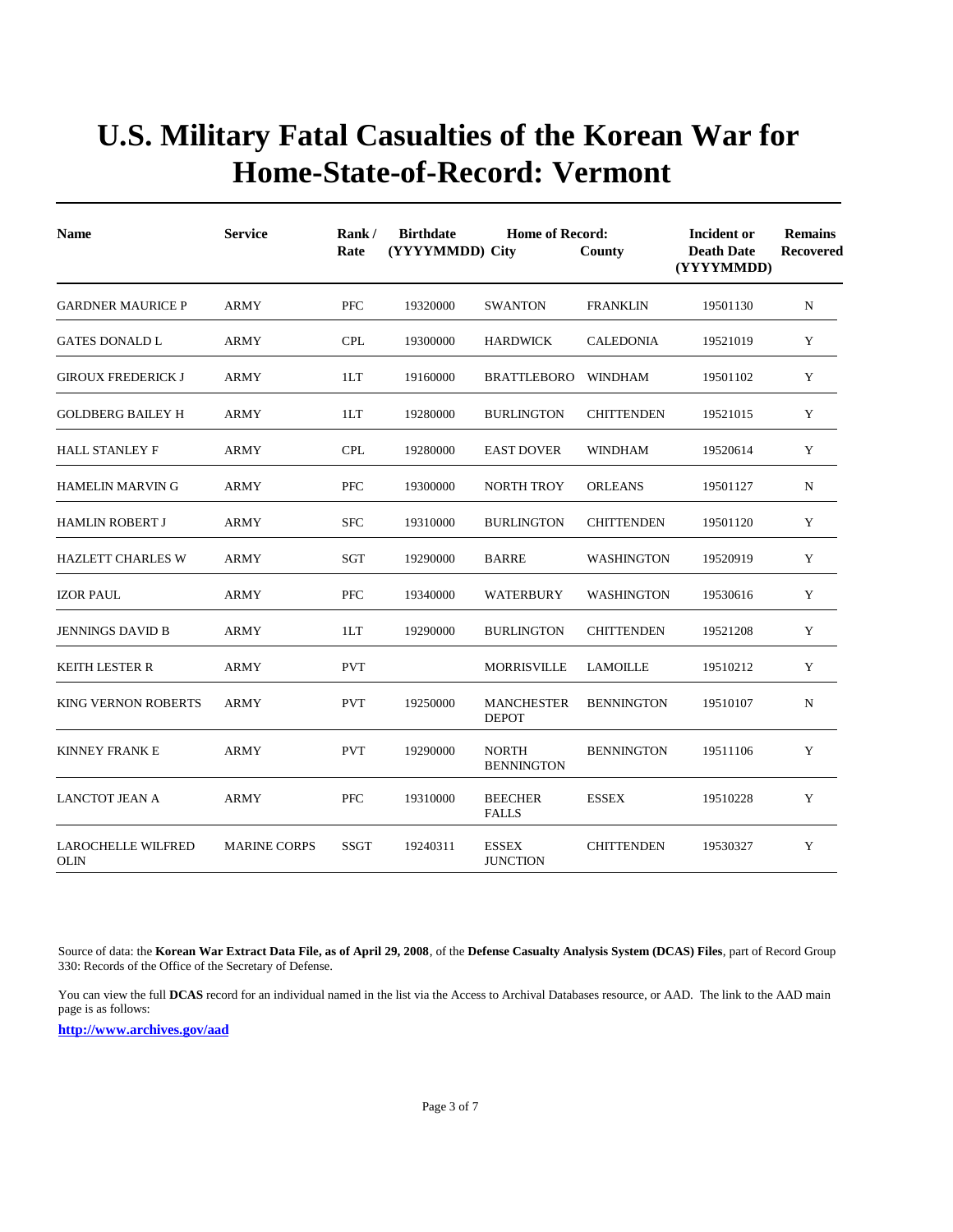| <b>Name</b>                                | <b>Service</b>      | Rank/<br>Rate | <b>Birthdate</b><br>(YYYYMMDD) City | <b>Home of Record:</b>           | County            | Incident or<br><b>Death Date</b><br>(YYYYMMDD) | <b>Remains</b><br>Recovered |
|--------------------------------------------|---------------------|---------------|-------------------------------------|----------------------------------|-------------------|------------------------------------------------|-----------------------------|
| <b>LAUZON JOSEPH R</b>                     | <b>ARMY</b>         | <b>PVT</b>    | 19260000                            | <b>SWANTON</b>                   | <b>FRANKLIN</b>   | 19510112                                       | Y                           |
| <b>LEONARD ALBERT N</b>                    | <b>ARMY</b>         | SGT           | 19310000                            | <b>BEECHER</b><br><b>FALLS</b>   | <b>ESSEX</b>      | 19520415                                       | Y                           |
| <b>LEONARD DWIGHT F JR</b>                 | <b>ARMY</b>         | <b>PFC</b>    | 19270000                            | <b>BENNINGTON</b>                | <b>BENNINGTON</b> | 19511010                                       | Y                           |
| <b>LOWE JAMES GARETH</b>                   | ARMY                | <b>PVT</b>    | 19310000                            | <b>PUTNEY</b>                    | <b>WINDHAM</b>    | 19500725                                       | Y                           |
| <b>MALLETTE RICHARD L</b>                  | <b>ARMY</b>         | <b>SGT</b>    | 19300000                            | <b>PLAINFIELD</b>                | <b>WASHINGTON</b> | 19510409                                       | Y                           |
| <b>MANGAN RICHARD A</b>                    | <b>ARMY</b>         | <b>PFC</b>    | 19280000                            | <b>RUTLAND</b>                   | <b>RUTLAND</b>    | 19510519                                       | Y                           |
| <b>MAY DELMAR EUGENE</b>                   | <b>MARINE CORPS</b> | <b>SGT</b>    | 19280625                            | <b>FAIR HAVEN</b>                | <b>RUTLAND</b>    | 19501129                                       | Y                           |
| <b>MCCULLOUGH ROBERT E</b>                 | <b>ARMY</b>         | <b>PFC</b>    | 19240000                            | <b>FLORENCE</b>                  | <b>RUTLAND</b>    | 19500823                                       | Y                           |
| MCKINNEY ARNOLD E                          | <b>ARMY</b>         | <b>SFC</b>    | 19210000                            | <b>ISLAND POND</b>               | <b>ESSEX</b>      | 19501104                                       | Y                           |
| <b>METIVIER ALPHEGE M</b>                  | <b>ARMY</b>         | <b>CPL</b>    | 19130000                            | WINOOSKI                         | <b>CHITTENDEN</b> | 19520731                                       | Y                           |
| <b>MILLER REUBEN</b>                       | <b>ARMY</b>         | SGT           | 19280000                            | <b>BELLOWS</b><br><b>FALLS</b>   | <b>WINDHAM</b>    | 19520614                                       | Y                           |
| <b>MINER DONALD W</b>                      | <b>ARMY</b>         | <b>PVT</b>    | 19310000                            | <b>EAST</b><br><b>MONTPELIER</b> | <b>WASHINGTON</b> | 19500712                                       | N                           |
| MOREY LEON C                               | ARMY                | SGT           | 19190000                            | ST JOHNSBURY                     | CALEDONIA         | 19500908                                       | N                           |
| <b>MUER FREDERICK</b><br><b>MACMONNIES</b> | <b>MARINE CORPS</b> | 2NDLT         | 19250723                            | <b>NEWPORT</b>                   | <b>ORLEANS</b>    | 19510511                                       | Y                           |
| NEARY RICHARD A                            | <b>ARMY</b>         | <b>PFC</b>    | 19320000                            | ST ALBANS                        | <b>FRANKLIN</b>   | 19501130                                       | N                           |

Source of data: the **Korean War Extract Data File, as of April 29, 2008**, of the **Defense Casualty Analysis System (DCAS) Files**, part of Record Group 330: Records of the Office of the Secretary of Defense.

You can view the full DCAS record for an individual named in the list via the Access to Archival Databases resource, or AAD. The link to the AAD main page is as follows: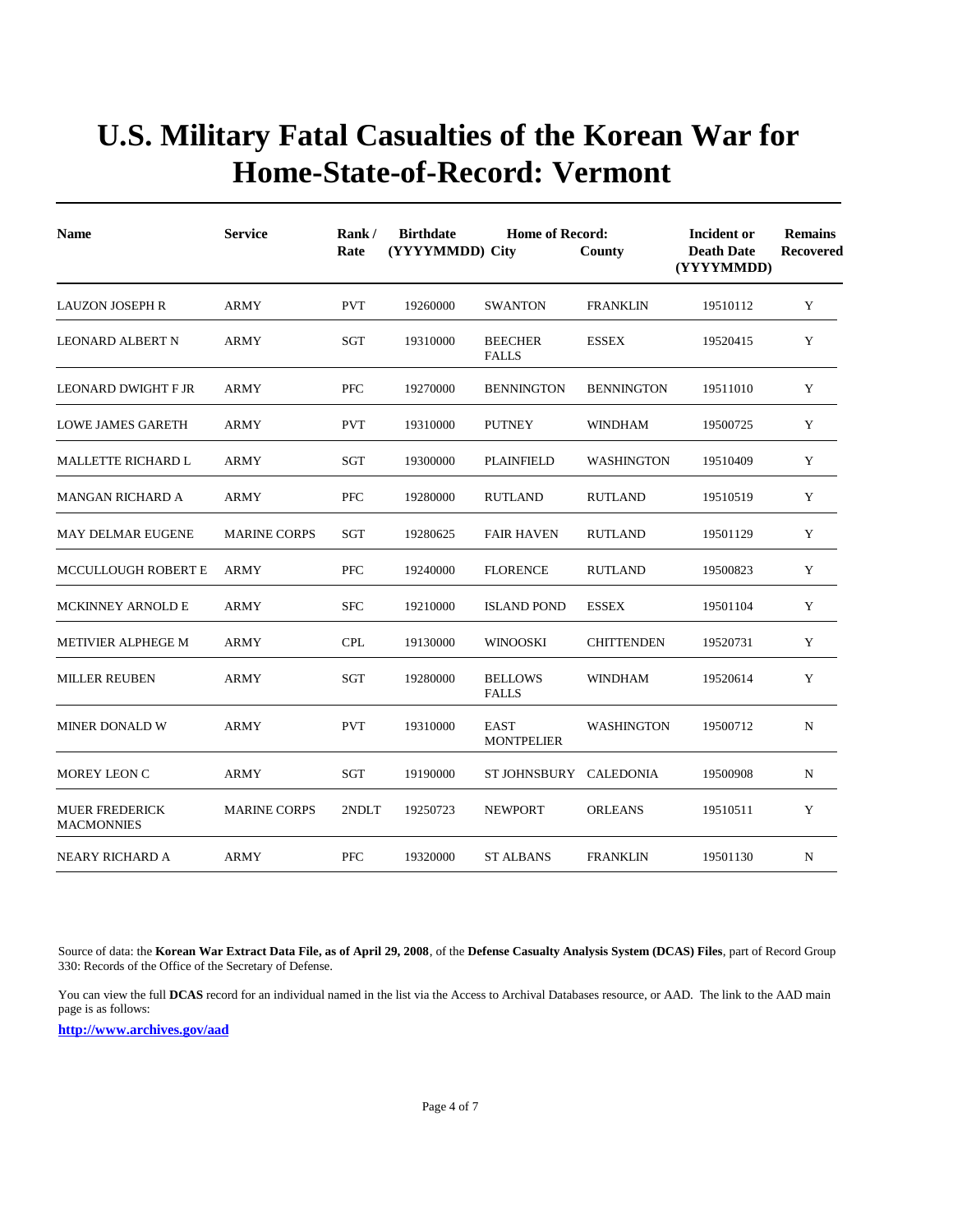| <b>Name</b>                            | <b>Service</b>      | Rank/<br>Rate | <b>Birthdate</b><br>(YYYYMMDD) City | <b>Home of Record:</b>         | County            | Incident or<br><b>Death Date</b><br>(YYYYMMDD) | <b>Remains</b><br>Recovered |  |
|----------------------------------------|---------------------|---------------|-------------------------------------|--------------------------------|-------------------|------------------------------------------------|-----------------------------|--|
| NICORA ROBERT JELIO JR                 | <b>MARINE CORPS</b> | SGT           | 19291010                            | WHITE RIVER<br>JCT             | <b>WINDSOR</b>    | 19520817                                       | $\mathbf N$                 |  |
| <b>NOUSIAINEN REINO</b>                | <b>ARMY</b>         | <b>PVT</b>    | 19200000                            | <b>BONDVILLE</b>               | <b>BENNINGTON</b> | 19510406                                       | Y                           |  |
| PAGE MARK G                            | <b>ARMY</b>         | <b>SFC</b>    | 19110000                            | <b>PLAINFIELD</b>              | <b>WASHINGTON</b> | 19501201                                       | Y                           |  |
| PERKINS DONALD J                       | <b>ARMY</b>         | <b>CPL</b>    | 19310000                            | <b>SAXTONS</b><br><b>RIVER</b> | <b>WINDHAM</b>    | 19530724                                       | Y                           |  |
| PERREAULT GEORGE A                     | <b>ARMY</b>         | <b>PFC</b>    | 19300000                            | <b>BURLINGTON</b>              | <b>CHITTENDEN</b> | 19510213                                       | $\mathbf N$                 |  |
| PHILLIPS RAYMOND E                     | <b>ARMY</b>         | <b>CPL</b>    | 19300000                            | <b>DANBY</b>                   | <b>RUTLAND</b>    | 19510608                                       | Y                           |  |
| PHILLIPS RICHARD E                     | ARMY                | <b>PVT</b>    | 19300000                            | <b>PROCTOR</b>                 | <b>RUTLAND</b>    | 19510924                                       | Y                           |  |
| PORTER JAMES B                         | <b>ARMY</b>         | 1LT           | 19290000                            | <b>WINOOSKI</b>                | <b>CHITTENDEN</b> | 19530611                                       | Y                           |  |
| POST ARTHUR H                          | <b>ARMY</b>         | <b>PFC</b>    | 19260000                            | <b>BURLINGTON</b>              | <b>CHITTENDEN</b> | 19500814                                       | Y                           |  |
| <b>RANSON DAVID A</b>                  | <b>ARMY</b>         | <b>CPL</b>    | 19310425                            | <b>CASTLETON</b>               | <b>RUTLAND</b>    | 19510805                                       | Y                           |  |
| <b>RAYNES RALPH O</b>                  | <b>ARMY</b>         | <b>PFC</b>    | 19290000                            | NORWICH                        | <b>WINDSOR</b>    | 19511005                                       | Y                           |  |
| RICH THEODORE L                        | ARMY                | <b>PFC</b>    | 19210000                            | <b>WINDSOR</b>                 | WINDSOR           | 19500912                                       | Y                           |  |
| <b>ROBINSON JAMES</b><br><b>HUBERT</b> | <b>ARMY</b>         | <b>PFC</b>    | 19290000                            | <b>MONTPELIER</b>              | WASHINGTON        | 19501130                                       | N                           |  |
| <b>ROBINSON ROBERT H</b>               | <b>ARMY</b>         | <b>PFC</b>    | 19280000                            | <b>BENNINGTON</b>              | <b>BENNINGTON</b> | 19520821                                       | Y                           |  |
| <b>SAFFORD JOSEPH H</b>                | <b>ARMY</b>         | <b>PFC</b>    | 19300224                            | <b>BURLINGTON</b>              | <b>CHITTENDEN</b> | 19510213                                       | $\mathbf N$                 |  |

Source of data: the **Korean War Extract Data File, as of April 29, 2008**, of the **Defense Casualty Analysis System (DCAS) Files**, part of Record Group 330: Records of the Office of the Secretary of Defense.

You can view the full **DCAS** record for an individual named in the list via the Access to Archival Databases resource, or AAD. The link to the AAD main page is as follows: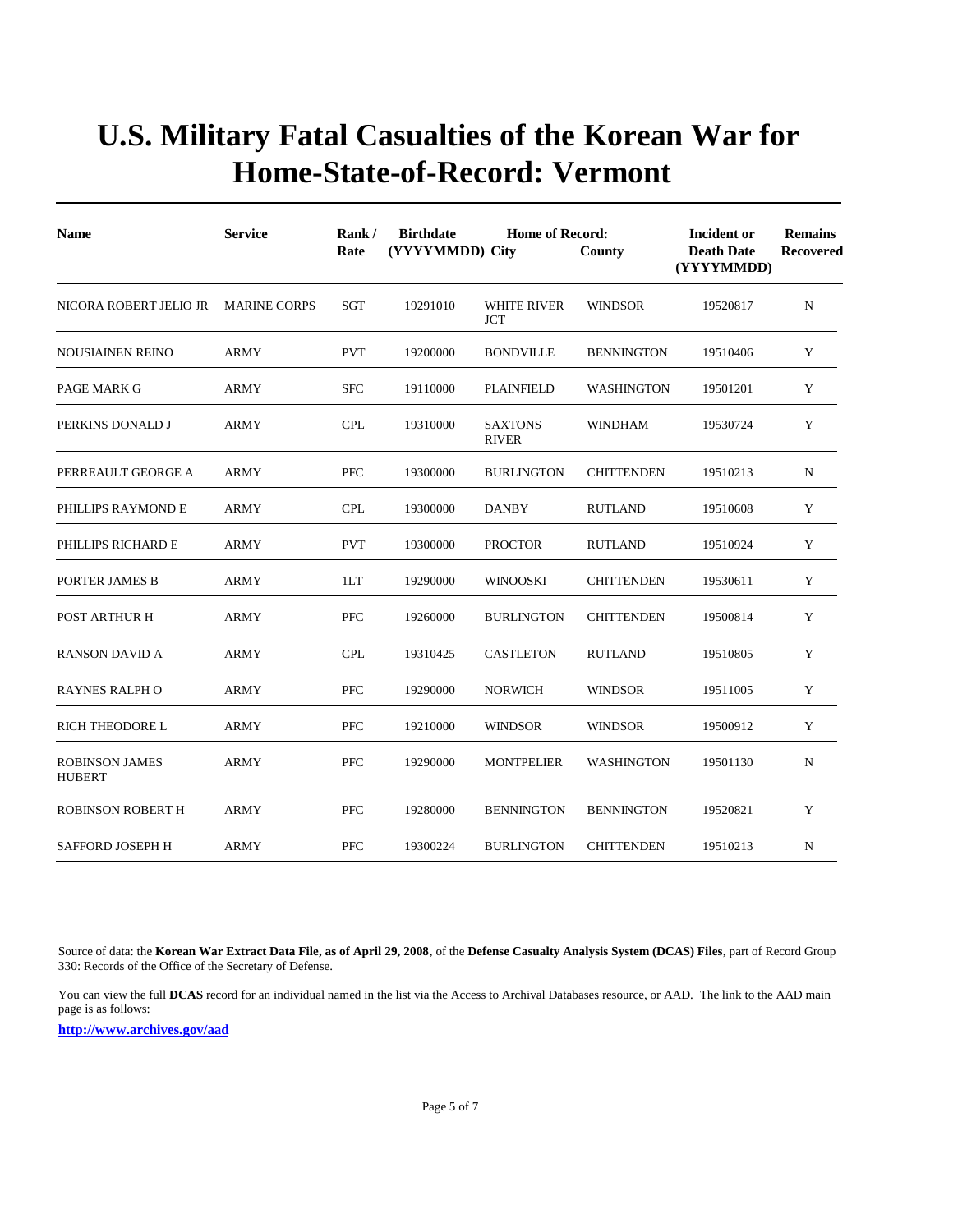| <b>Name</b>               | <b>Service</b>      | Rank/<br>Rate | <b>Birthdate</b><br>(YYYYMMDD) City | <b>Home of Record:</b>             | County            | Incident or<br><b>Death Date</b><br>(YYYYMMDD) | <b>Remains</b><br><b>Recovered</b> |
|---------------------------|---------------------|---------------|-------------------------------------|------------------------------------|-------------------|------------------------------------------------|------------------------------------|
| <b>SMITH FRANCIS R</b>    | <b>MARINE CORPS</b> | <b>CPL</b>    | 19330102                            | <b>SOUTH</b><br><b>LONDONDERRY</b> | WINDHAM           | 19530725                                       | Y                                  |
| <b>SMITH VERNON DEAN</b>  | <b>ARMY</b>         | <b>CPL</b>    | 19290000                            | <b>NEWPORT</b>                     | <b>ORLEANS</b>    | 19501101                                       | $_{\rm N}$                         |
| <b>SWETT MELVIN A</b>     | ARMY                | <b>CPL</b>    | 19290000                            | <b>NEWPORT</b>                     | <b>ORLEANS</b>    | 19520621                                       | Y                                  |
| <b>TANNER ARLOND M JR</b> | ARMY                | <b>PFC</b>    | 19320000                            | <b>PROCTOR</b>                     | <b>RUTLAND</b>    | 19501130                                       | N                                  |
| <b>TAPPER JOHN H</b>      | ARMY                | <b>SGT</b>    | 19280000                            | <b>LUDLOW</b>                      | <b>WINDSOR</b>    | 19510919                                       | Y                                  |
| TOWNE CHARLES E           | <b>ARMY</b>         | <b>PFC</b>    | 19300000                            | <b>POULTNEY</b>                    | <b>RUTLAND</b>    | 19510204                                       | Y                                  |
| <b>TRASK NELSON E</b>     | <b>ARMY</b>         | <b>PFC</b>    | 19310000                            | <b>RANDOLPH</b>                    | <b>ORANGE</b>     | 19510611                                       | Y                                  |
| TURCOTTE RAY C            | ARMY                | <b>CPL</b>    | 19320000                            | WARDSBORO                          | <b>WINDHAM</b>    | 19510206                                       | Y                                  |
| WAGNER RICHARD H          | <b>ARMY</b>         | <b>CPL</b>    | 19320000                            | <b>VERGENNES</b>                   | <b>ADDISON</b>    | 19510213                                       | $\mathbf N$                        |
| WESTERVELT DIRCK D        | <b>AIR FORCE</b>    | 1STLT         | 19210304                            | <b>BURLINGTON</b>                  | <b>CHITTENDEN</b> | 19510429                                       | Y                                  |
| WHITE ALBERT W            | <b>ARMY</b>         | <b>PVT</b>    | 19310000                            | <b>MONKTON</b>                     | <b>ADDISON</b>    | 19500716                                       | Y                                  |
| <b>WHITTEN JAY R</b>      | <b>ARMY</b>         | <b>CPL</b>    |                                     | <b>CHESTER</b><br><b>DEPOT</b>     | <b>WINDSOR</b>    | 19521017                                       | Y                                  |
| WILLIAMS ROBERT H         | <b>ARMY</b>         | <b>PFC</b>    | 19300000                            | <b>BRISTOL</b>                     | <b>ADDISON</b>    | 19510328                                       | Y                                  |
| WINCHESTER GORDON W       | <b>ARMY</b>         | <b>PFC</b>    | 19300000                            | <b>GREENSBORO</b><br><b>BEND</b>   | <b>ORLEANS</b>    | 19511124                                       | Y                                  |
| WISKOSKI JOHN L           | ARMY                | <b>SFC</b>    | 19320000                            | <b>FAIR HAVEN</b>                  | <b>RUTLAND</b>    | 19501021                                       | Y                                  |
| WOODBURY WESLEY R         | <b>ARMY</b>         | <b>PVT</b>    | 19300000                            | <b>CONCORD</b>                     | <b>ESSEX</b>      | 19521122                                       | Y                                  |

Source of data: the **Korean War Extract Data File, as of April 29, 2008**, of the **Defense Casualty Analysis System (DCAS) Files**, part of Record Group 330: Records of the Office of the Secretary of Defense.

You can view the full **DCAS** record for an individual named in the list via the Access to Archival Databases resource, or AAD. The link to the AAD main page is as follows: